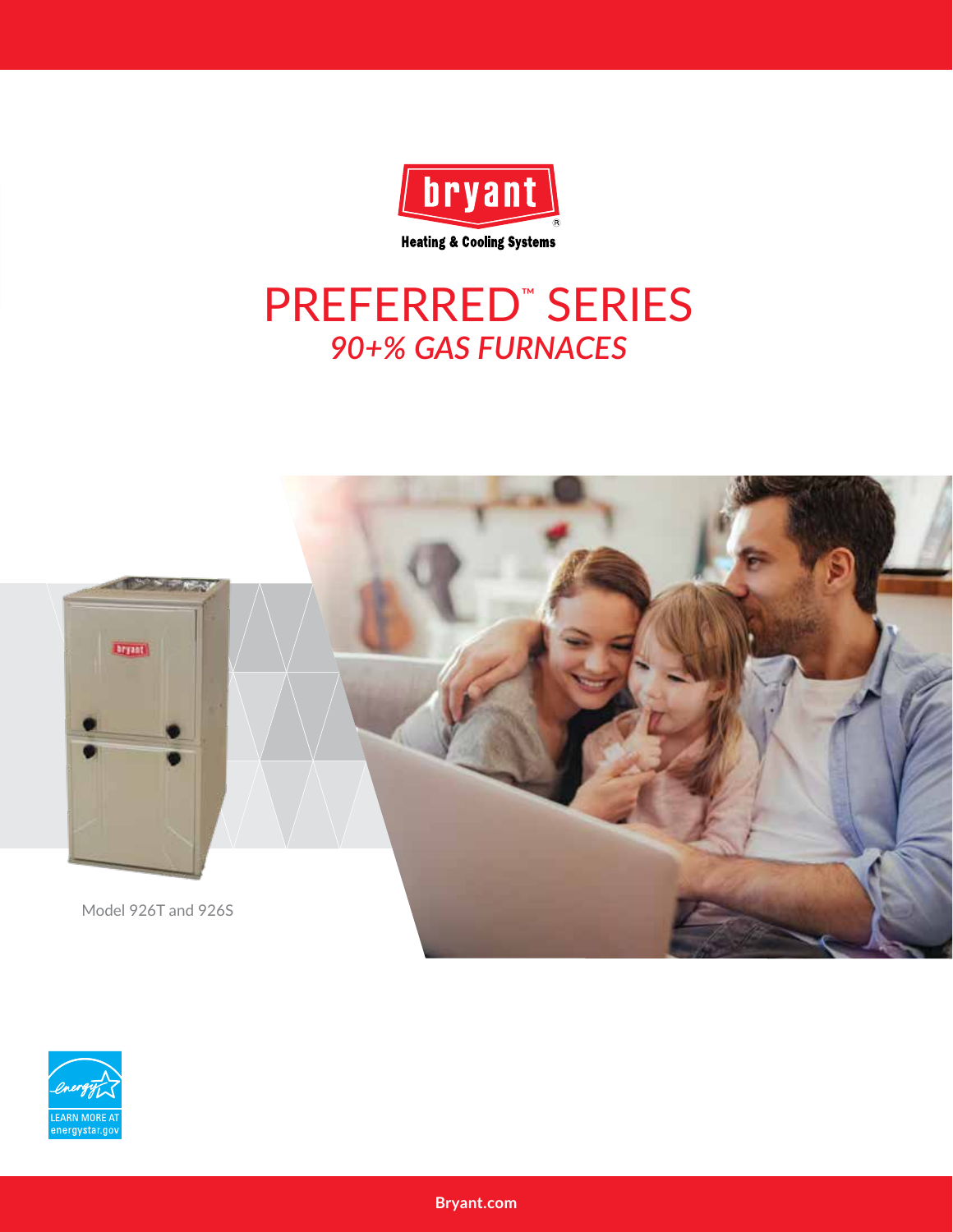

### Benefits of a PREFERRED™ SERIES FURNACE

#### **Increase winter energy bill savings**

Up to a 96.5% Annual Fuel Utilization Efficiency (AFUE). AFUE is a measure of how efficient your furnace is at converting the energy in fuel to heat.



#### **Provide consistent comfort**

The variable-speed blower motor operates at precise torques selected to deliver quiet, dependable heating and improved humidity control.



#### **Extra heat when needed**

Two-stage gas valve (model 926T) provides low-stage heating under normal conditions and high-stage heating for extreme winter conditions.



#### **Smart technology**

A Preferred Series furnace gives you advanced features like Fan On Plus™ and SmartEvap™ moisture control.



Motor alternates between high- and low-speed operation (model 926T) for greater energy efficiency and reduced sound levels.



10-year parts and lifetime heat exchanger limited warranty when registered on time.1

1. The limited warranty period is 5 years on parts and 20 years on heat exchangers if not registered within 90 days. Jurisdictions where warranty benefits are not conditioned on registration will automatically receive a 10-year parts limited warranty and a lifetime parts limited warranty on the heat exchangers. See warranty certificate at Bryant.com for complete details and restrictions.

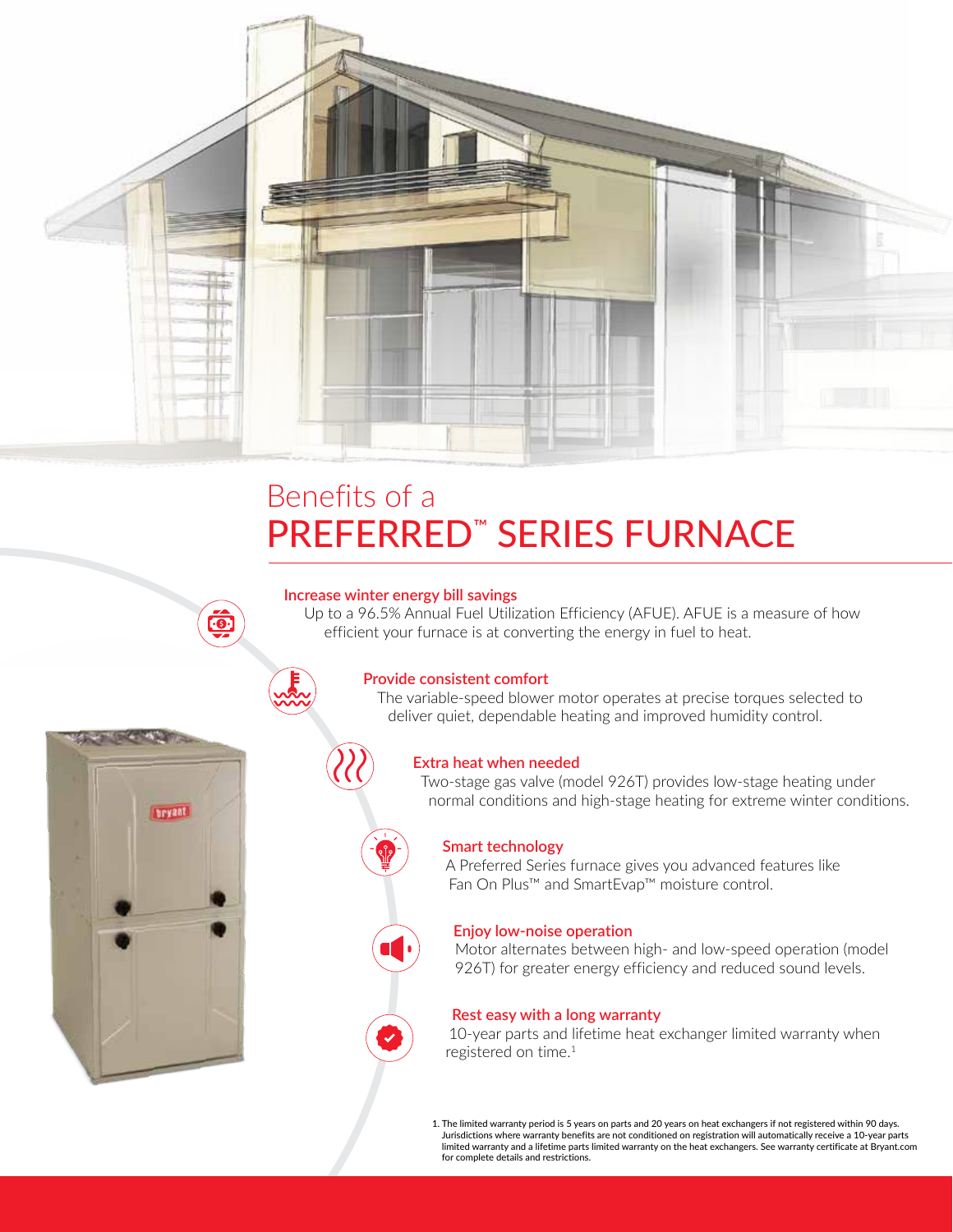## WHATEVER winter brings. Excellent comfort



# Take charge with a complete PREFERRED™ SYSTEM

A complete Preferred system works as one to deliver whole-home comfort to you and your family.



2. Based on third-party testing (2012) showing 95% of particles size 1.0 to 3.0 microns captured. Based on third-party testing (2012, 2007) showing > 99% kill rate for common cold surrogate, Streptococcus pyogenes and human influenza.